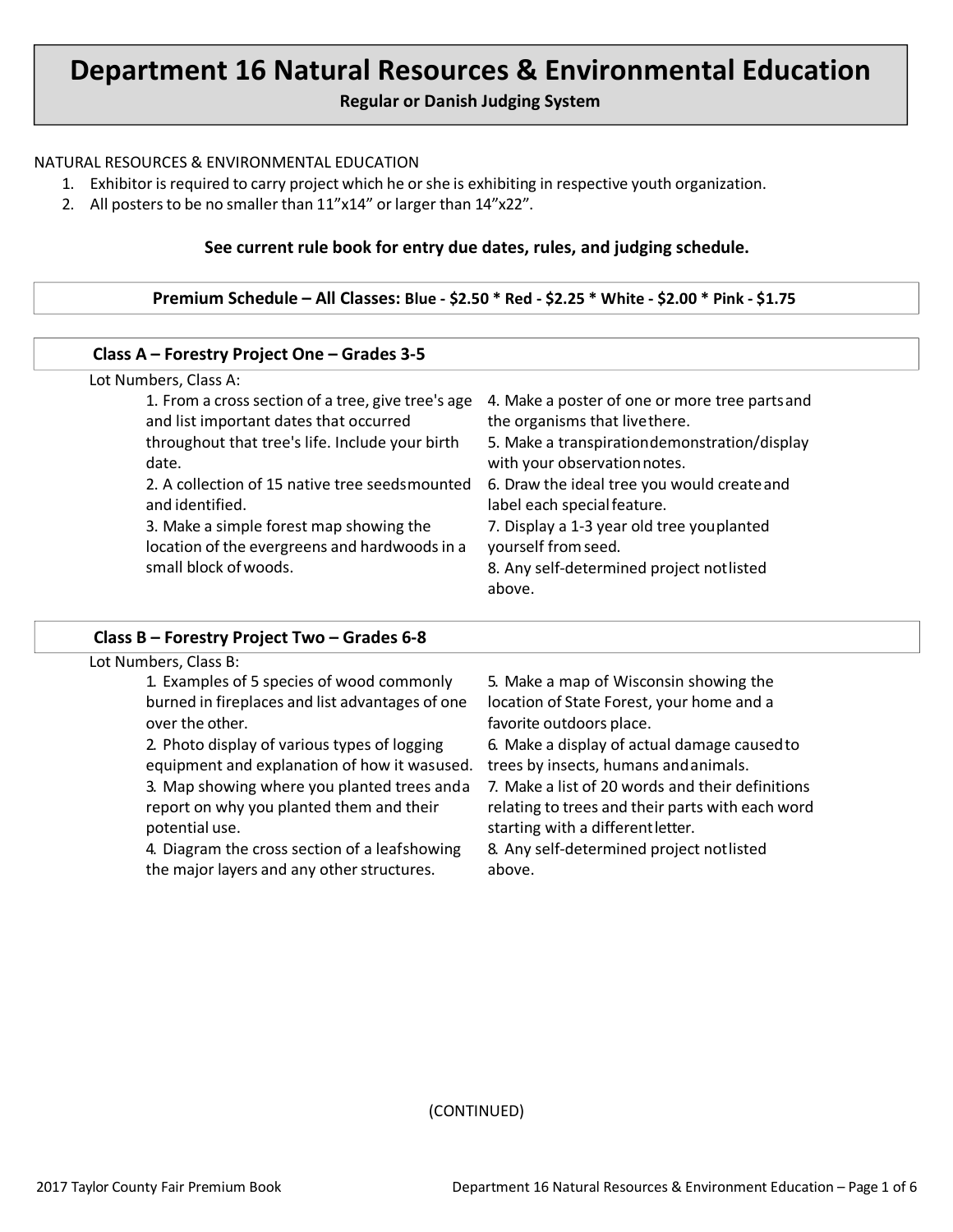### **Class C – Forestry Project Three – Grades 9+**

#### Lot Numbers, Class C:

1. A collection of 15 native treeseeds, mounted andidentified.

2. Mount and identify 20 wood specimensof different nativetrees.

3. Poster showing Christmas tree production from beginning toend.

4. Display or poster showing the life cycle of a problem insect or disease. Include possible control methods.

5. Scrapbook on career opportunities related to forestry.

6. Poster showing layout of a trail for snowmobiling, horseback riding, trailbikes, backpacking, cross country skiing or design your own – showingreasons.

7. Make a forest map showing the locationof shrubs and understory in a small block of woods.

8. Make a display of 8 different tree leaves and describe how to identify them.

9. Calculate the amount of lumber you canget from three different trees. Show your calculations.

10. Use dead trees to make a display of five different types of bark and identify them. Next to each, draw a silhouette of the mature tree.

11. Interview a logger and a forest preservationist. Type one half page or less in 12 point type size, summarizing each person's opinion. Then type one half page summarizing your opinion.

12. Make and label a display of fivedifferent recycled or reused forestproducts.

13. Any self-determined project not listed above.

**Class D – Maple Syrup**

Lot Numbers, Class D:

- 1. Maple syrup, half pint or one pint (Syrup will be opened, tasted, and disposed of at close of fair.)
- 2. A drawing or series of photographs showing correct maple syrup making procedures
- 3. Any self-determined project not listed above.

# **Class E – Wildlife Management**

Lot Numbers, Class D:

1. Mount and identify 10 plants whichprovide food and/or cover to wildlife.

2. Poster or scrapbook of two endangered wildlife species found locally; identify and tell how to increase their population.

3. Construct a squirrel or wood ducknesting box.

4. Poster or scrapbook of7 game animals commonly hunted in Taylor County.

5. Poster or plaster cast of 10 different wildlife tracks,identified.

6. Poster exhibiting five different predators found in Taylor County, identified.

7. Wildlife food and cover map of your Nature Space area, labeled with plant species and animal types.

8. Display of economic and aesthetic valueof wildlife.

9. Display consisting of wildlife cover map of your farm or yard showing plans for improvements and which ones you started.

10. Display consisting of map and pictures showing what you did to make a butterflyor caterpillar garden – naming the plants and butterfly and caterpillarspecies.

11. Photographs of nests of 4 birds withspecies of birds and location of nests attached.

12. Scrapbook of 10 species of birds;include pictures, habitat, foods and life cycle.

13. Display of 3 native game birds andtheir habits.

14. Rustic Bird House for a BlueBird.

15. Birdfeeder constructed any material.

16. An exhibit of 5 aquatic plants,labeled.

17. Scrapbook of life in a pond, creek orlake using pictures, drawings and written observation.

18. Scrapbook of self determined project – include goals for the current year, long term goals, record work on each goal, self evaluation of all work.

19. Any self-determined project notlisted above.

# (CONTINUED)

2017 Taylor County Fair Premium Book Department 16 Natural Resources & Environment Education – Page 2 of 6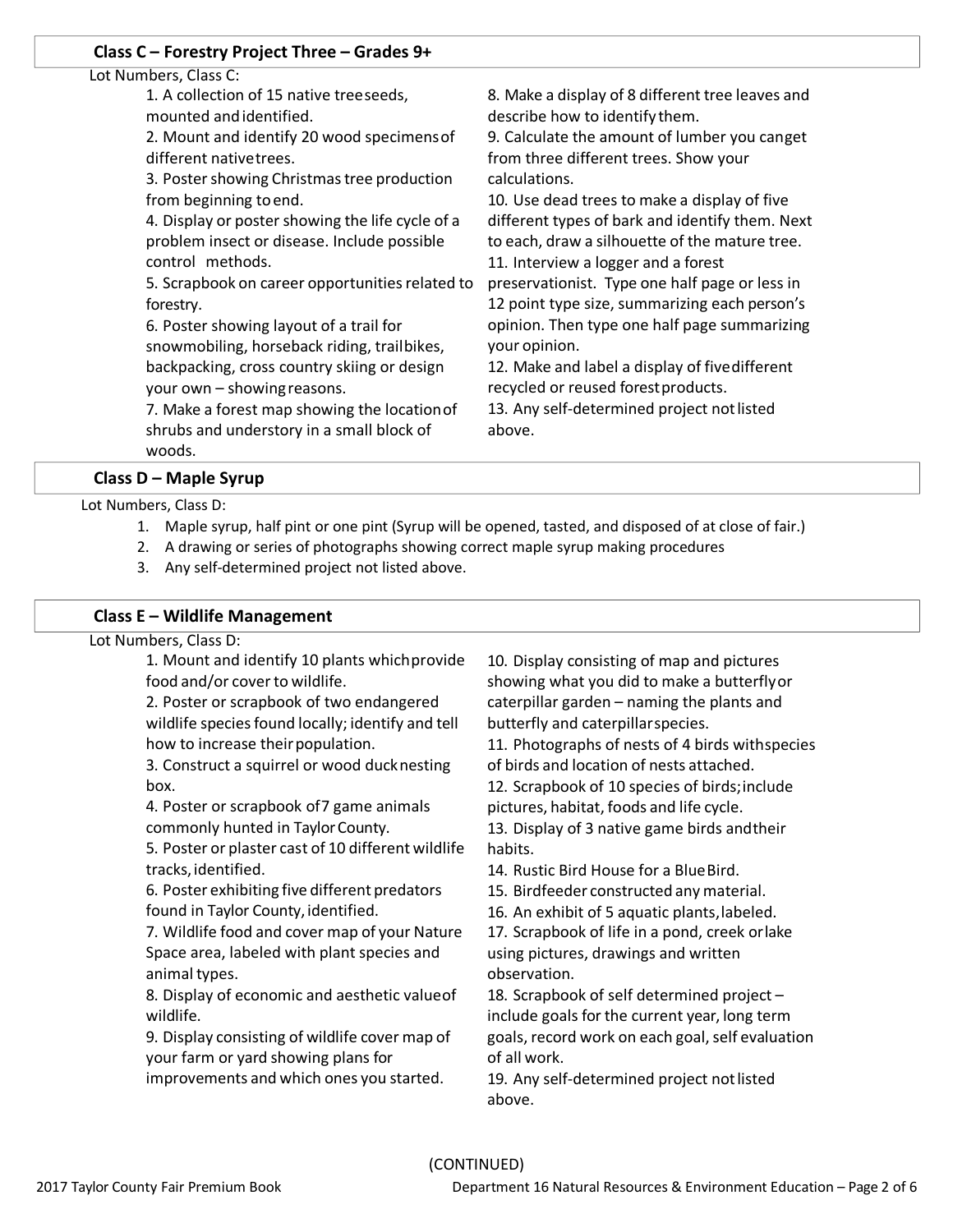### **Class F – Wildlife Flower Project**

# Lot Numbers, Class E:

#### **Beginner – Grades 3-9:**

1. Homemade plant press.

2. Collection of 10 different unprotected Wild Flowers, pressed, mounted, and properly labeled.

3. Scrapbook on your Wild Flowerproject activities.

#### **Advanced – Grades 10+:**

6. Collection of 12 different unprotected Wild Flowers, pressed, mounted and properly labeled.

7. Scrapbook of your Wild Flowerproject activities.

8. Photographs taken by exhibitor of 15 Wild Flowers including at least 3 protected by law, labeled with common and propernames.

9. Collect, mount and label at least 15 kinds of unprotected Wild Flower seeds that show various adaptations to dispersal by wind,water, birds, or mammals.

4. Photographs taken by exhibitor of 12 Wild Flowersincluding at least 1 protected by law, labeled with common and propernames. 5. Any self-determined project notlisted above.

10. Collect a single blossom from an unprotected Wild Flower and label allthe parts.

11. Poster or scrapbook showing the life cycle of a plant, using pressed specimens to show each stage.

12. Any self-determined project not listed above.

# **Class G - Natural Science & Environmental Education and Adventures, Shooting Sports**

#### Lot Numbers, Class F:

1. Poster identifying the parts of a gun andthe purpose of each part. No clippings. Draw or trace.

2. Display showing the parts of center fire cartridge, rim fire cartridge, and shotgunshell, and the purpose of each.

3. Exhibit showing the observance,and/or disregard, of the ten commandments of firearm safety.

4. Exhibit showing proper firearm handlingin the field, transporting, andstorage.

5. Poster showing the four shooting positions and the advantages and disadvantages of each. 6. Display of 15 different cartridge casings,

correctly labeled andidentified.

7. Scrapbook identifying 5 Wisconsin game animals with notes on feeding habits,habitat requirements, and state laws regulating hunting.

8. Scrapbook identifying 5 Wisconsingame birds with notes on feeding habits, habitat requirements, and state laws regulating hunting.

9. A display of two Wisconsin game birds (feathers) and two Wisconsin game animals (piece of fur), all identified.

10. Scrapbook of hunting experienceincluding: license, results, examples of following safety practices and game laws, and personal memories.

11. Collection of 15 targets, 5 at 25 feet, 50 feet, and 100 feet. Label each target with date, type of firearm, and with or withoutscope. 12. Display identifying the parts of a recurve bow and compound bow, and the purpose of each part. No clippings. Draw ortrace.

13. Poster identifying the parts of an arrowand the purpose of each part. No clippings. Draw or trace.

14. Poster showing care for game after the kill and preparing it for the table. Draw, trace or photos.

15. Poster showing proper cleaning and the care of both gun and its ammunition. Draw, trace or photos.

16. Poster showing trapping proceduresand care of pelts.

17. Self-determined project not listedabove.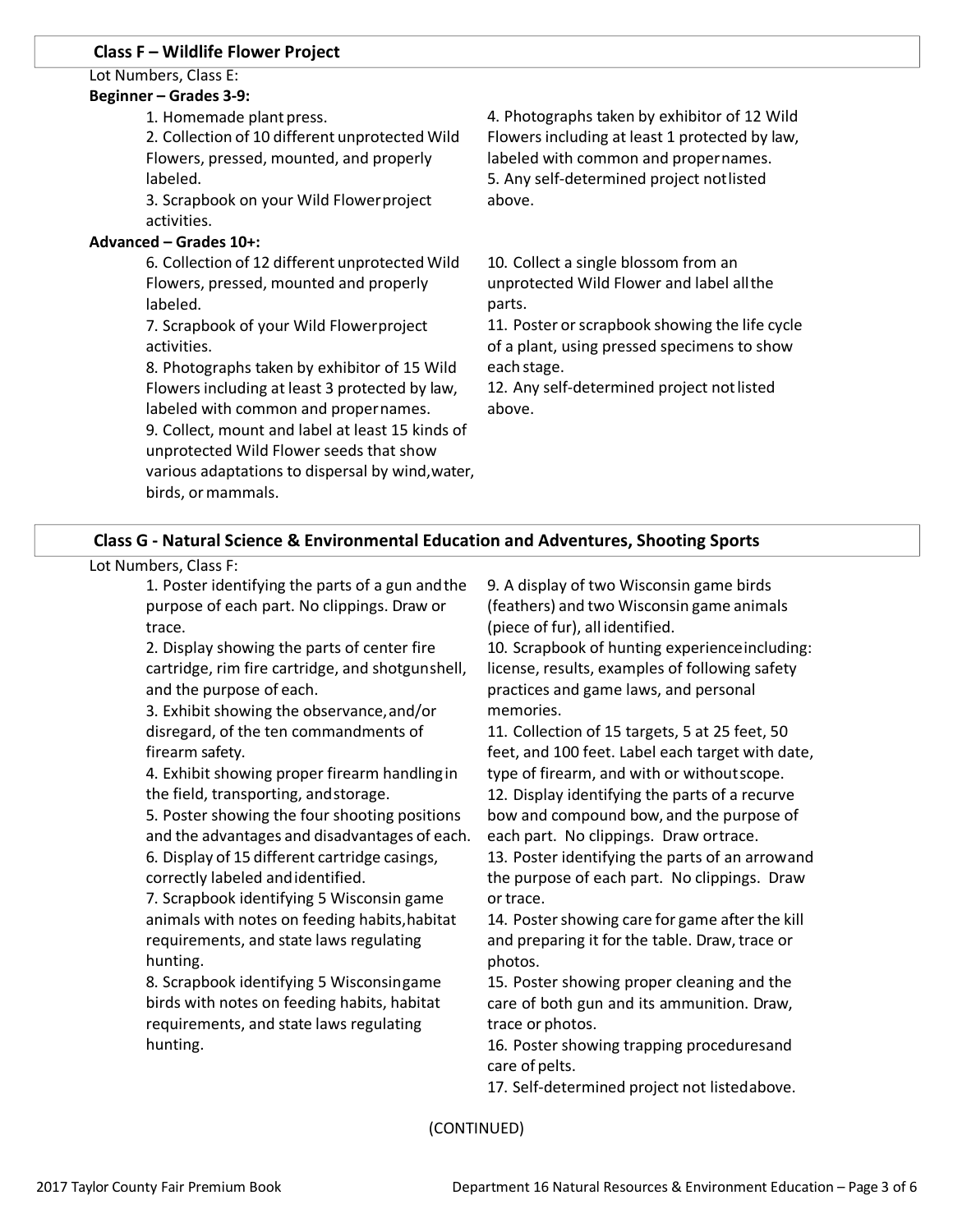#### **Class H – Insect Project**

| Lot Numbers, Class G:                             |                                                   |
|---------------------------------------------------|---------------------------------------------------|
| 1. 20 common insects mounted and identified       | 6. Collection contrasting differences between     |
| - first year member only.                         | 10 day insects (identified) and 10 insects        |
| 2.40 common insects mounted and identified        | (identified) collected during the night.          |
| - second year and overmembers.                    | 7. Jar of honey.                                  |
| 3. Collection of 3 or more nest building insects, | 8. Exhibit of honey comb.                         |
| identified.                                       | 9. Exhibit showing how to preserve beesover       |
| 4. Collection contrasting differences between     | winter.                                           |
| 10 insects (identified) found near lakes, rivers  | 10. Collection of 10 harmful insectsidentified    |
| or ponds and 10 insects (identified) found in     | with explanation.                                 |
| fields.                                           | 11. Collection of 10 beneficial insectsidentified |
| 5. Display of leaves, showing 8 different types   | with explanation.                                 |
| of insect damage, all samples identified by       | 12. Any self-determined project not listed        |
| insect and type of damage.                        | above.                                            |
|                                                   |                                                   |

#### **Class I – Recycling Project**

Lot Numbers, Class H:

| 1. An exhibit showing natural cycles (water, | 6. An article made from discarded materials. |
|----------------------------------------------|----------------------------------------------|
| nutrient, etc.).                             | 7. Photo exhibit of recycling activity you   |
| 2. An exhibit showing renewable and          | participated in.                             |
| nonrenewable resources.                      | 8. A piece of paper you made.                |
| 3. A display on recycling of products.       | 9. Model of a landfill.                      |
| 4. A poster showing how to recycle orthe     | 10. Any self-determined project not listed   |
| importance of recycling.                     | above.                                       |
| 5. A home/farm recycling exhibit.            |                                              |
|                                              |                                              |

#### **Class J – Outdoor Adventures Unit One – Grades 3 – 5, Includes Hiking Trails, Canoeing & Bicycling**

Lot Numbers, Class I:

1. Using a poster, make a map for a day hike showing distance, landmarks and snack and parking spots.

2. Using a poster, make and fill a day hike planning checklist.

3. Make a poster of essential gear for a day hike. Put a check mark next to the items you used.

4. Draw and identify three animal tracksyou saw on your dayhike.

5. Make a display of a first aid kit you takeon day hikes.

6. Poster or display showing three plants with their common names, you saw on your day hike that you didn't know before. Describe the environment where they were found.

7. Make a display of food and the amount of water each person should bring along for a day hike.

8. Make a poster of the "Leave No Trace" principles.

9. Poster of a canoe showing the names ofall parts.

10. Show a map of a half day canoe tripwith the parking, put-in and landing sitesshown.

11. Show a picture of a bicycle with theparts labeled.

12. Any self-determined project not listed above.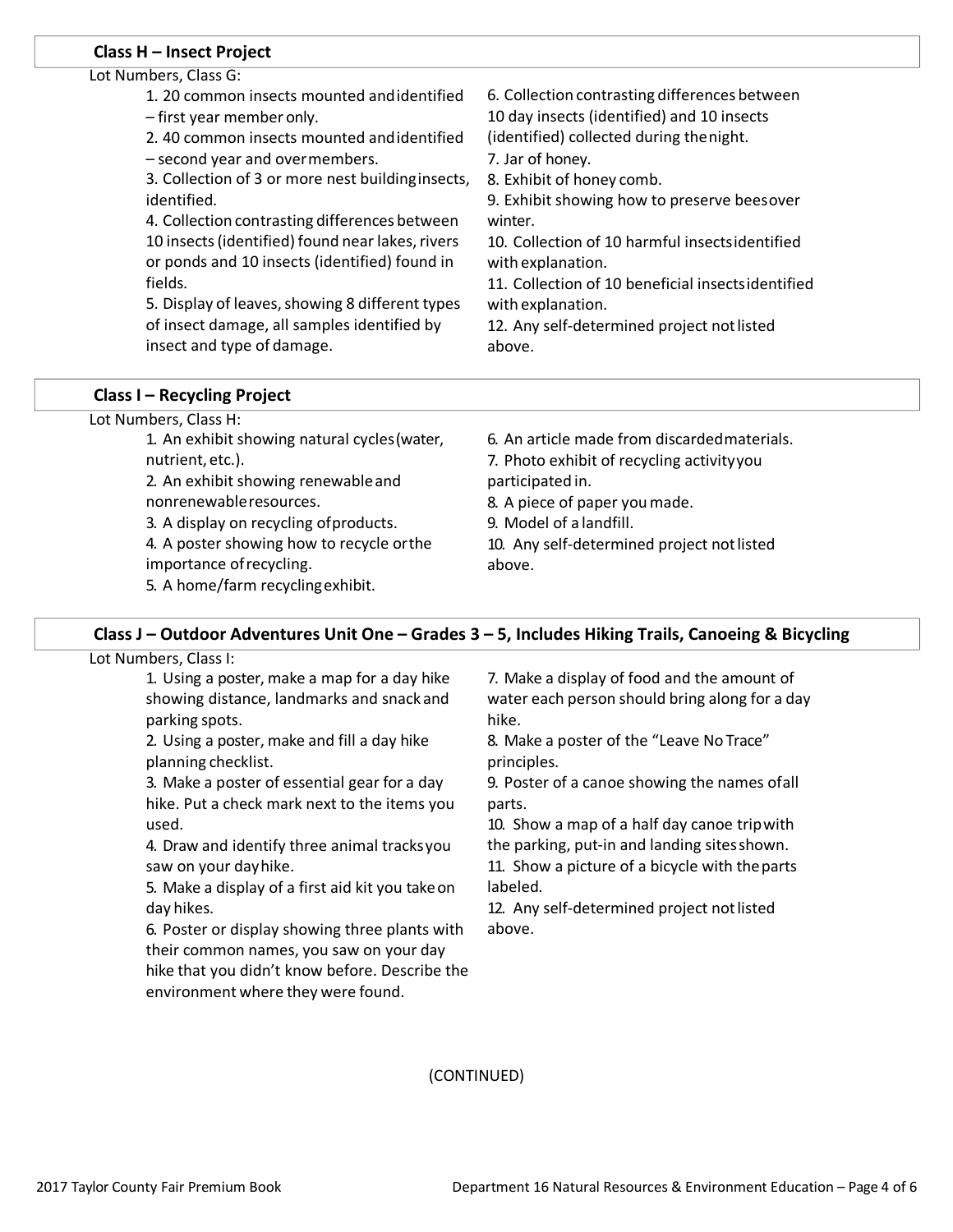#### **Class K – Outdoor Adventures Unit Two – Grades 6 – 8 Includes Camping, Canoeing & Bicycling**

| Lot Numbers, Class J:                                                                                                                                                                                                                                                                                                                                                                                                                                                                                           |                                                                                                                                                                                                                                                                                                                                                                                                                                                        |
|-----------------------------------------------------------------------------------------------------------------------------------------------------------------------------------------------------------------------------------------------------------------------------------------------------------------------------------------------------------------------------------------------------------------------------------------------------------------------------------------------------------------|--------------------------------------------------------------------------------------------------------------------------------------------------------------------------------------------------------------------------------------------------------------------------------------------------------------------------------------------------------------------------------------------------------------------------------------------------------|
| 1. Make a poster sized plan for an overnight<br>camping trip.<br>2. Make a display of essential items for a<br>camping first aid kit describing use of each.<br>3. Make a two-day menu for a family camping<br>trip with recipe cards for main entrees.<br>4. Make a poster of the "Leave No Trace"<br>principles.<br>5. Make a poster-sized check off group gearlist<br>for a two day campout.<br>6. Make a display showing six knots you can<br>use while camping and describe what each<br>knot is best for. | 7. Make a poster or use a model of a canoe to<br>show the names and functions of all parts.<br>8. Make a drawing of a canoe in the water<br>showing proper packing for a longtrip.<br>9. Make a poster with a photo of a trickbike,<br>mountain bike, touring bike and racing bike.<br>10. Make a diagram showing the equipment<br>and methods used to fix a flat tire while ona<br>bike ride.<br>11. Any self-determined project not listed<br>above. |
|                                                                                                                                                                                                                                                                                                                                                                                                                                                                                                                 |                                                                                                                                                                                                                                                                                                                                                                                                                                                        |

# **Class L – Outdoor Adventures Unit Three – Grades 9 and Older Includes Backpacking, Camping, Canoeing & Bicycling Expeditions**

Lot Numbers, Class K:

1. Show a poster sized trip plan for a five day backpacking expedition.

2. Display a topographic map showing partor all of a backpacking trip route with miles, campsites, water sources and compass directions labeled.

3. Show a list of essential gear fora five day backpacking trip and how the items will be used.

4. Make a poster sized diagram showing howto pack a back pack.

5. Make adisplay of a backcountry first aid kit.

6. Make a teaching poster of the "Leave No Trace" principles and how you would usethem in three different environments.

7. Draw and describe a three month exercise program to prepare for a five day backpacking expedition.

8. Show a poster sized menu for a fiveday backpacking expedition.

9. Draw or display three ways, with directions, to have safe drinking water for five people fora five day backpacking expedition.

10. Make a poster of three different canoes showing the differences including theparts, structure and materials used to buildit. 11. Show a map of a three to five day canoe trip in a wilderness area with camp sites, rest areas, portages, lunch stops and parking sites. 12. Draw a solo white water canoe, atandem canoe and a touring kayak with parts named and functions shown.

13. Make a poster sized three to five day canoe trip gear list with a series of five photos showing actual gear with check offlist.

14. Make a display of five different canoe or kayak life jackets showing the different features.

15. Show a map of a 100 mile bike tour showing the parking areas. Lunch andcamping sites with mileage and timesindicated. 16. Show a touring bike properly load for a multiday tour. Name the parts specifically important for long distance touring and describe their function.

17. Any self-determined project notlisted above.